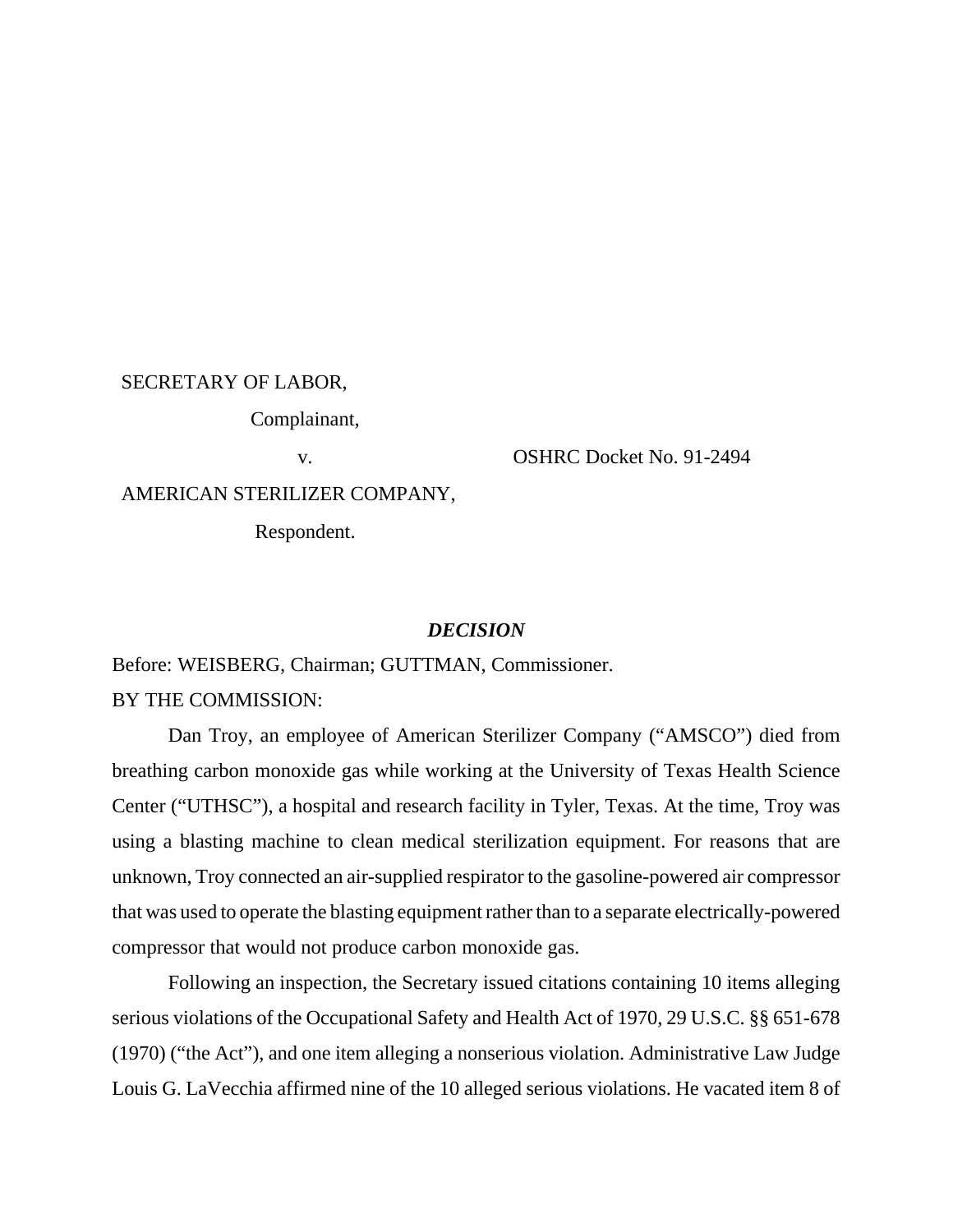that citation and also vacated the nonserious citation. Before us for review are five items of the serious citation. For the reasons that follow, we affirm the judge's decision with the exception of item 1, which we vacate.<sup>1</sup>

## **I. FACTS**

AMSCO sells and services sterilization chambers called autoclaves that hospitals and other medical facilities use to sterilize medical equipment. The chambers are approximately the size of a commercial clothes dryer, but unlike a clothes dryer the interior is rectangular, not cylindrical, about 20 inches square and 36 to 38 inches deep. Periodically, the interior surfaces must be cleaned. This procedure is performed by a type of blasting that uses glass beads rather than sand and produces large amounts of dust, requiring that the blaster operator be protected with a respirator. While cleaning, the technician stands outside of the open door to the chamber and reaches into it. Because of the dust that is generated by the blasting, a containment area is created by hanging a plastic curtain or "tent" around the working space. The blasting procedure normally takes 8 to 10 hours.

<sup>&</sup>lt;sup>1</sup>The Commission requested briefs on issues relating only to items 1,2,4,7,9, and 10. *See Pennsylvania Steel Foundry & Machine Co.*, 12 BNA OSHC 2017, 2019 n.3, 1986-87 CCH OSHD ¶ 27,671, p. 36,063 n.3 (No. 78-638, 1986), *aff'd*, 831 F.2d 1211 (3d Cir. 1987) (Commission has discretion to limit the scope of its review). AMSCO's arguments regarding items 3 through 6 are beyond the scope of the Commission's briefing order and we decline to address them.

On its own motion the Commission raised issues regarding whether items 4 and 7 should be grouped for purposes of penalty assessment. AMSCO does not acknowledge that these issues were raised and does not address them in its review briefs. Normally, the Commission will not consider issues which the party aggrieved by the judge's decision declines to address in its briefs. *Bay State Ref. Co.*, 15 BNA OSHC 1471, 1475, 1991-93 CCH OSHD ¶ 29,579, p. 40,025 (No. 88-1731, 1992); *S & S Diving Co.*, 8 BNA OSHC 2041, 2042, 1980 CCH OSHD ¶ 24,742, p. 30,464 (No. 77-4234, 1980). Accordingly, in the absence of argument by AMSCO, we express no opinion on the grouping of penalties. *See Marmon Group, Inc.*, 11 BNA OSHC 2090, 2090 n.1, 1984-85 CCH OSHD ¶ 26,975, p. 34,641 n.1 (No. 79-5363, 1992). Since that issue was the only issue we asked the parties to brief regarding item 4, we do not address that item.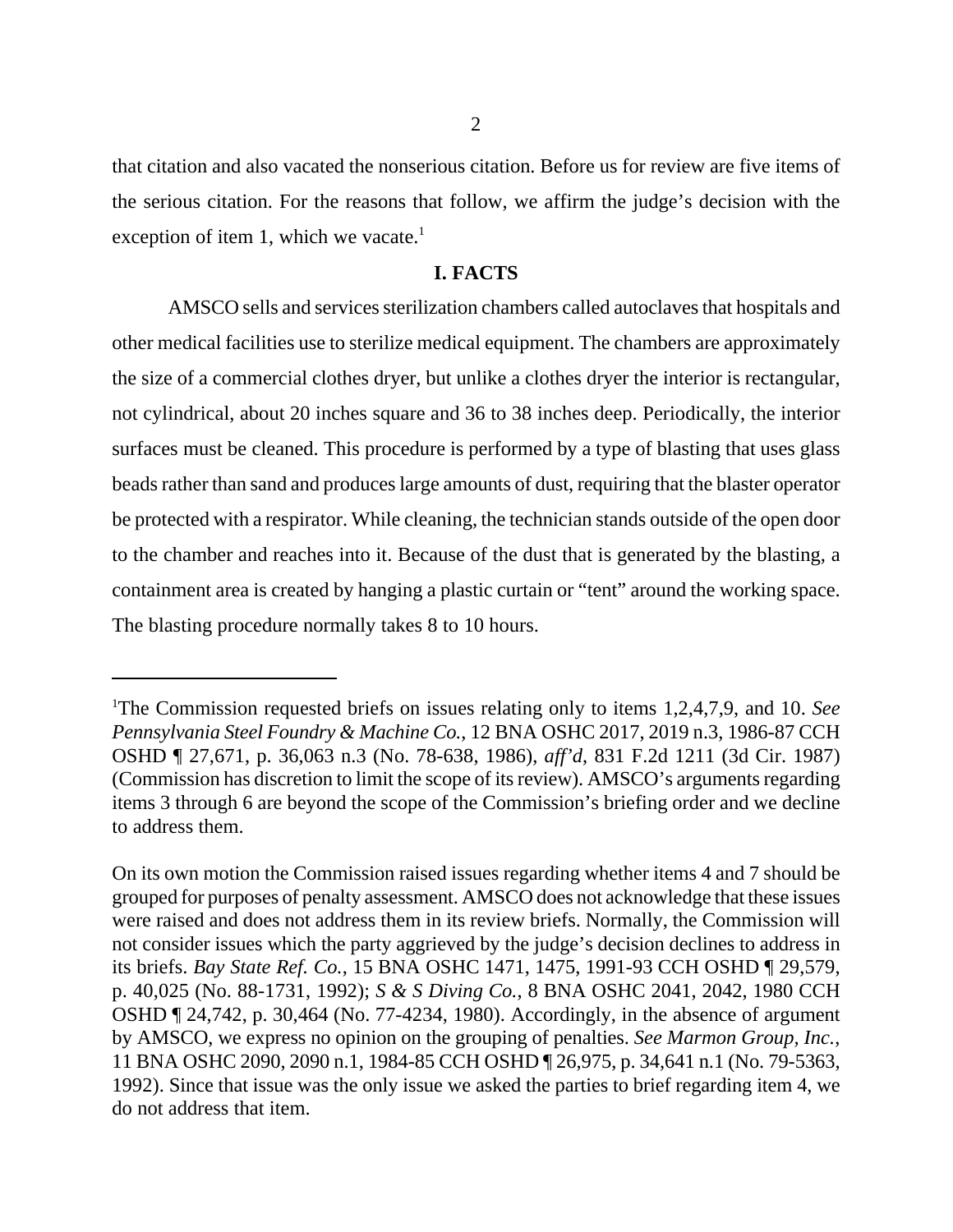AMSCO's service contracts are maintained by its service technicians who are assigned to discrete geographic areas and are responsible for service at all medical facilities that have contracts with AMSCO in each area. However, while service technicians perform routine preventive maintenance, they do not clean sterilization chambers. The cleaning procedure itself is the responsibility of AMSCO's utility technicians. The deceased, Troy, was a utility technician whom AMSCO had assigned to its southwest region, which consists of Texas, Mississippi, Louisiana, Arkansas, Oklahoma, Nebraska, and Kansas. Troy was the only utility technician in that region and was responsible for cleaning autoclaves at all service locations within the region.<sup>2</sup> Although Troy had an office at AMSCO's regional office near Dallas, he normally worked in the field at AMSCO's service locations and reported to AMSCO's office approximately one day a week.

Troy started doing chamber cleaning work for AMSCO in December 1988, about two years and three months before the fatal accident. He spent the first nine months as a trainee under the supervision of AMSCO employee David Heitzer. During his training and afterwards until his death Troy would wear one of two different types of respirators depending upon which of two blasting units he was using. According to both Heitzer and Keith Lindstrom, AMSCO's regional service manager, an operator using the smaller blasting unit only needed to wear a half-mask respirator because the unit had an effective vacuum recovery system that captured most of the dust generated during the cleaning. In contrast, the larger blasting unit generated much more dust. Heitzer therefore had instructed Troy that "AMSCO's policy was that [he] always" had to wear a supplied-air respirator if he used the large blaster.<sup>3</sup>

<sup>&</sup>lt;sup>2</sup>AMSCO, which operates nationwide, has five regional offices. Because Troy worked throughout the entire southwest region, he reported directly to the manager for that region, Keith Lindstrom. The record does not indicate how many utility technicians AMSCO employed in its other regions.

<sup>&</sup>lt;sup>3</sup>At UTHSC, Troy used a new unit that AMSCO had only recently purchased, a "Zero" (continued...)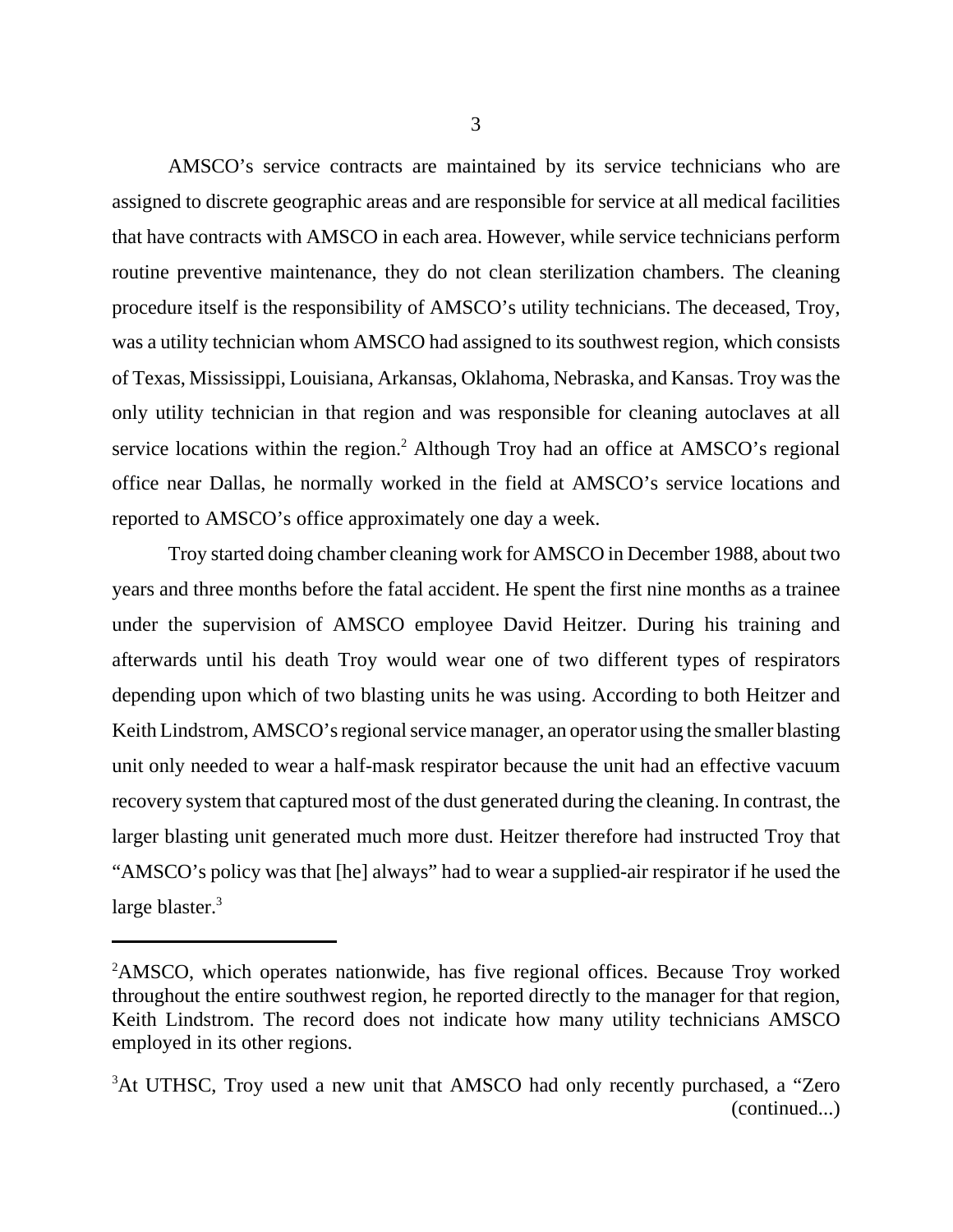All of AMSCO's blasting units were powered by compressed air produced by an air compressor. These compressors, which Troy would either rent locally for use on a particular project or would borrow from the medical facility being serviced, are powered by internal combustion engines that use either gasoline or diesel fuel. Carbon monoxide gas is a byproduct of this type of engine. The air Troy breathed when wearing his supplied-air respirator was also produced by an air compressor. However, under AMSCO's work rules, Troy was strictly prohibited from connecting his respirator to the same compressor that powered the blasting unit. Instead, he was required to use a separate breathing air compressor powered by an electric motor, which would not produce any carbon monoxide emissions.

On March 12, 1991, Gary Funk, AMSCO's service technician who handled the UTHSC account, and Gene Manus, a UTHSC maintenance employee, assisted Troy in setting up the gasoline compressor, which Manus had borrowed from UTHSC, in preparation for the chamber cleaning operation. After Troy expressed concern that carbon monoxide generated by the compressor would create a hazard because of a lack of air flow in the courtyard where it had been positioned, they moved the compressor into a vehicle parking space some distance away. Because of the distance of this location from the SPD (sterile processing department), the blaster was linked to the gasoline compressor by 250 feet of hose. After the compressor for the blaster was positioned, Troy asked Funk and Manus whether the hospital had an electric compressor he could use. Manus took Funk and Troy to the UTHSC's carpentry shop which had such a compressor and informed Troy that he could use that unit so long as he waited until the end of the carpenters' shift.

 $3$ (...continued)

Comet" blaster. Although AMSCO had expected this blaster to be even more effective than the small blaster in reducing dust levels, Troy found that the vacuum recovery on the blasting unit did not work as well as expected, and he encountered problems with escaping debris. It is presumably for this reason that Troy was wearing the supplied-air respirator at the time of his death.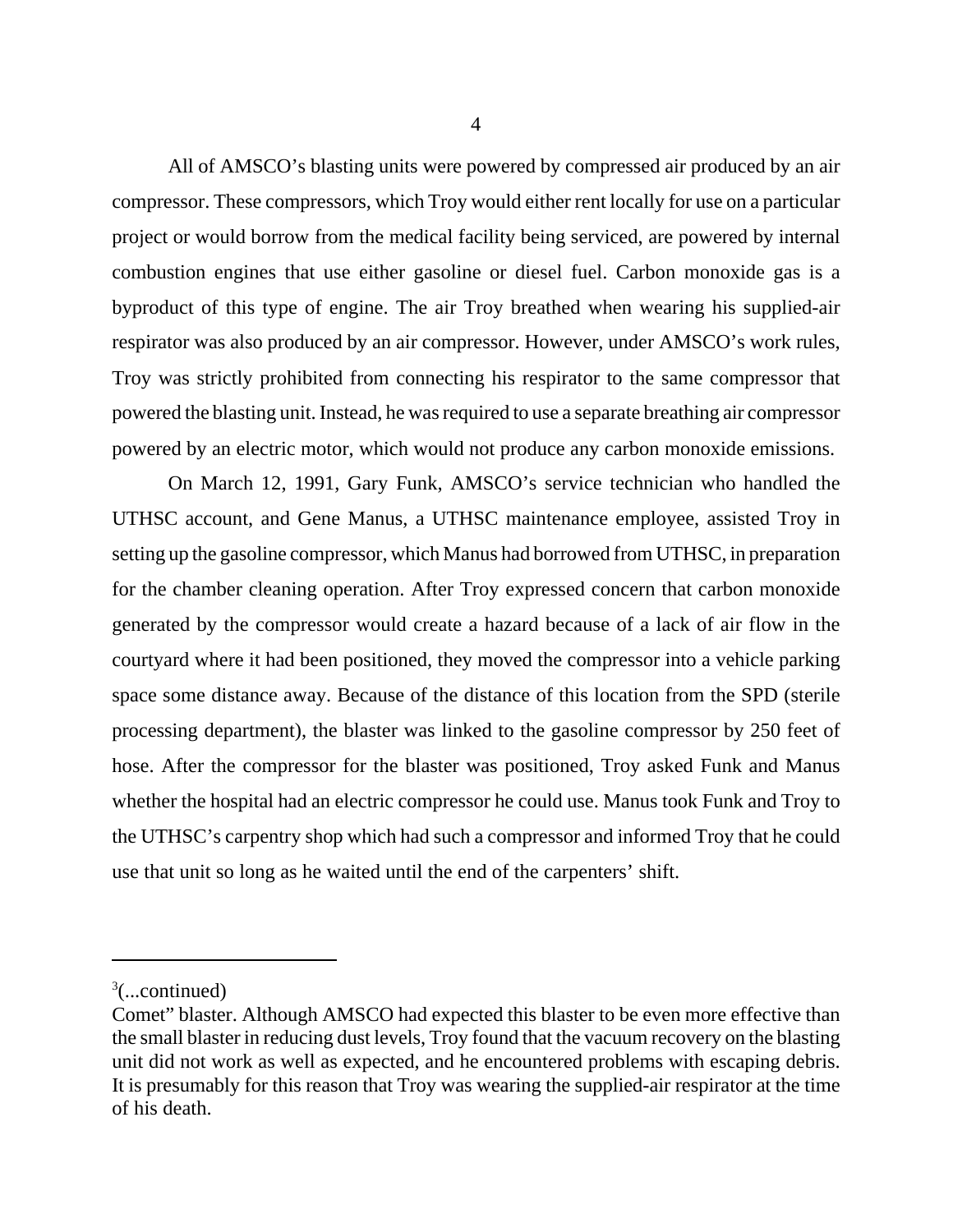Based on her investigation, Compliance Officer Kathryn Delaney determined that Troy began working sometime between 10 and 11 p.m. on the night of March 12, 1991, and died at approximately 2 a.m. on March 13. The autopsy revealed that Troy died of carbon monoxide poisoning, and Delaney's investigation established that the source of the carbon monoxide was the gasoline compressor. Acting contrary to AMSCO's work rules, Troy had used a "T-split" or "T-assembly," located within the containment curtain that surrounded his immediate work area, to connect both his supplied-air respirator and the blaster to the same 250-foot-long air hose that extended between the SPD room and the *gasoline* compressor. There is no indication that Troy obtained or used the electrically powered compressor, and the record contains no explanation of his failure to do so.<sup>4</sup>

# **II. TRAINING AND INSTRUCTIONS ON RESPIRATOR USE**

<sup>&</sup>lt;sup>4</sup>In support of her conclusion that "Troy was confused as to the purpose and necessity of an electric air compressor," the Secretary relies on a statement Troy assertedly made to Funk and Manus when the three were setting up the equipment. According to Funk, Troy stated that he wanted the "fitting" to the "oiler" changed on the gasoline compressor "because he used it for his breathing air, and he didn't want to breathe oil." We do not believe this testimony establishes that Troy intended to attach the supplied-air respirator to the gasoline compressor, or that Troy was confused over the need for a separate breathing air compressor. Funk conceded that Troy's remarks made no sense to him. Funk was not Troy's supervisor, and he had no prior experience with chamber cleaning nor any knowledge "of the appropriate assembly of respirators" so that he could "assist in any sort of inspection function." We conclude that it is more likely than not that Funk simply misunderstood Troy. By moving the gasoline compressor because of the carbon monoxide hazard he thought it created in the courtyard and by requesting a separate electrical compressor after setting up the gasoline compressor for the blasting unit Troy demonstrated an awareness of the hazards posed by not using a separate electrical compressor.

We note that the Secretary has standards governing compressors that are lubricated by oil, *see infra* note 7, but it is not clear that Troy was referring to these requirements.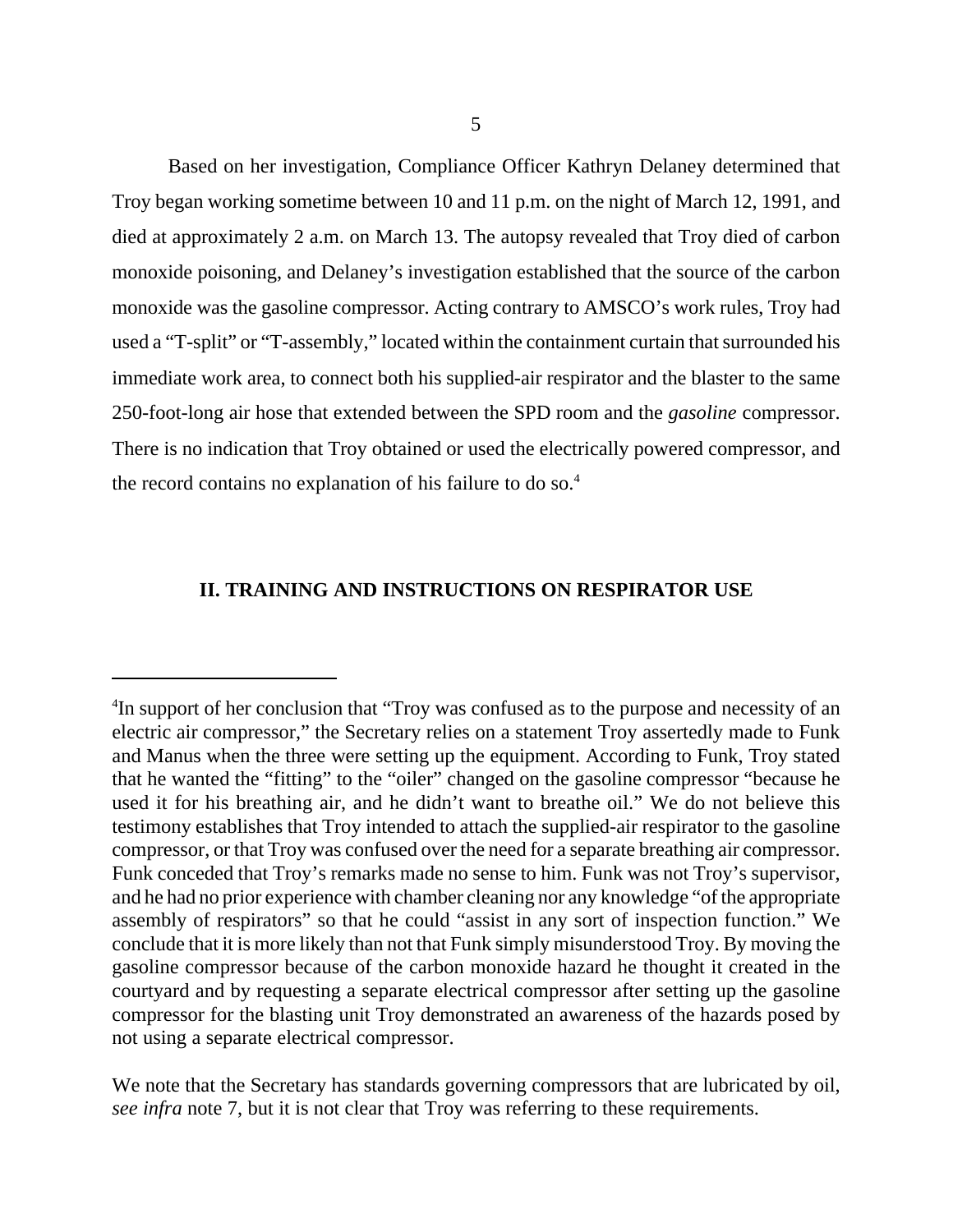Item 1 alleged that AMSCO violated 29 C.F.R.  $\S$  1910.94(a)(5)(iv) by failing to establish a respiratory protection program that met the performance criteria set forth at 29 C.F.R. § 1910.134(a) & (b). Although section 1910.134(a) & (b) contains a number of requirements for respirator use, the parties agree that the gravamen of this item is the adequacy of Troy's training.<sup>5</sup> In affirming this item, Judge LaVecchia found that Troy was inadequately trained with respect to the type of compressor that must be used with an airsupplied respirator. On review of the record, we conclude that the judge's finding is contrary to the preponderance of the evidence.

It is undisputed that AMSCO provided instructions and training to Troy on the proper assembly and use of the supplied-air respirator. AMSCO employee Heitzer, who was doing chamber cleaning at the time, was assigned to provide on-the-job training to Troy. Heitzer testified that in December 1988, when Troy started working for AMSCO, he showed Troy how to obtain and set up a breathing air (electrical) compressor in the same room where he was to perform the chamber cleaning and to connect the supplied-air respirator to that compressor with a single, 25-foot-long air hose. Heitzer further testified that he made it clear to Troy that he was *always* supposed to obtain a separate breathing air compressor for use with the supplied-air respirator, that "Dan understood that there was no exception" to this requirement, and that he (Heitzer) "also went over the dangers of using gasoline or a diesel compressor" as the air source because of the carbon monoxide hazard it would create. Heitzer, who had been with AMSCO since 1985, was described by Lindstrom as "very conscientious, very detail-oriented . . . . and [a] safety-oriented type person." Lindstrom

<sup>&</sup>lt;sup>5</sup>The cited standard, section 1910.94(a)(5)(iv), requires employers who engage in abrasive blasting to establish "[a] respiratory protection program as defined and described in § 1910.134(a) and (b) . . . wherever it is necessary to use respiratory protective equipment." Section 1910.134(a) prescribes some general requirements for respirator use while section 1910.134(b) sets forth ten elements that are required "for a minimal acceptable" respiratory protection program. The third element, section1910.134(b)(3), is that "[t]he user shall be instructed and trained in the proper use of respirators and their limitations."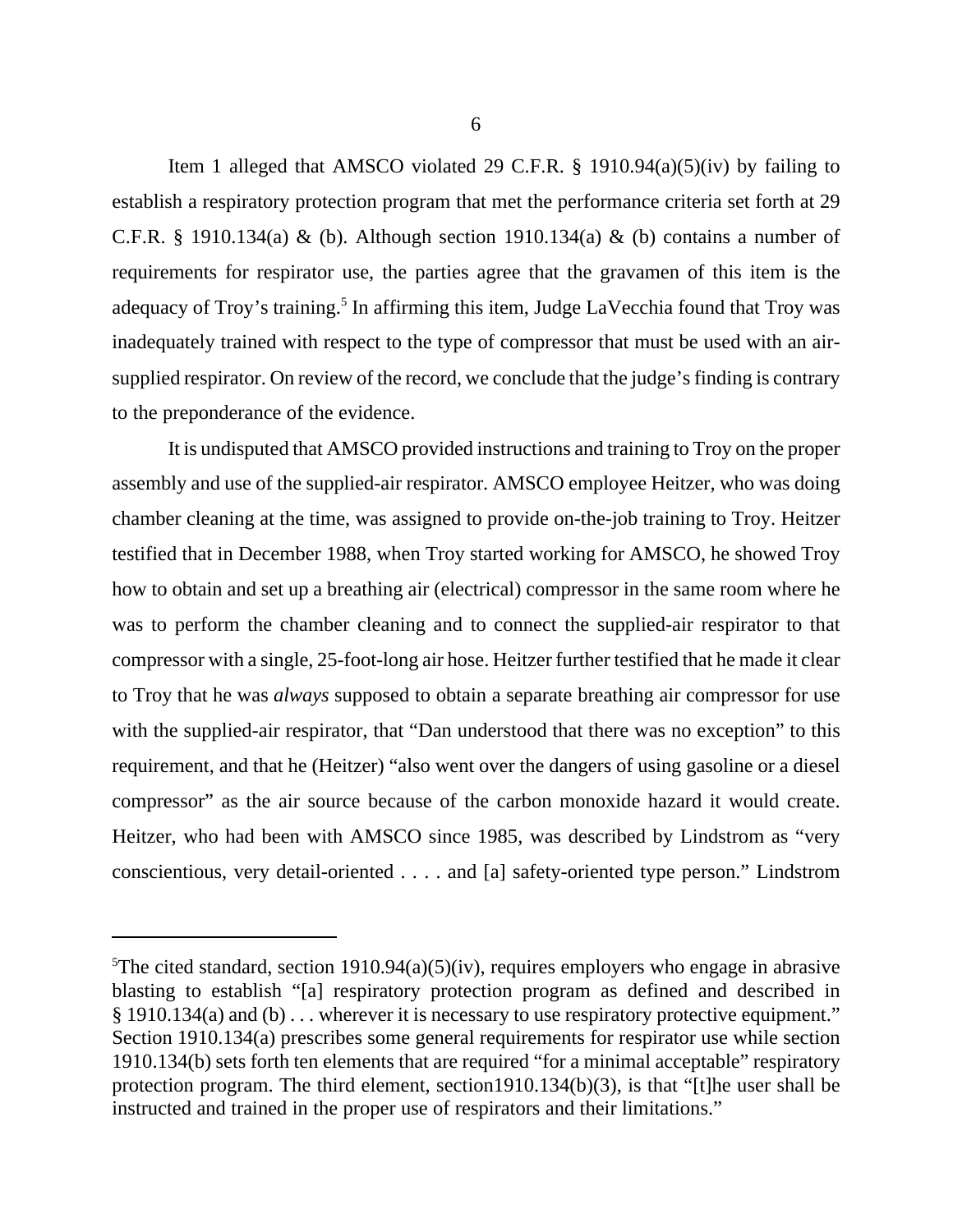regarded Heitzer as AMSCO's "best trainer" to conduct on-the-job training. Other than the initial instance in which Troy was first shown how to use the supplied-air respirator and the incident which resulted in his death, there is no evidence to show how often, if at all, he used a supplied-air respirator as opposed to the half mask.

Lindstrom also told Troy that, if he was ever unable to obtain a separate breathing air compressor, he was required to wear the half-mask dust respirator (and to perform his cleaning with the small blaster) rather than wear a supplied-air respirator that was improperly connected to a gasoline or diesel fuel compressor. Lindstrom was stationed at AMSCO's regional office, where Troy would report approximately one day each week. Lindstrom testified that at those times, he and Troy "talked extensively about procedures and about work practices and about hazards involved," including "the potential hazard of carbon monoxide poisoning if [Troy] did not use a separate breathing air compressor." Lindstrom testified that he had no doubt that Troy was aware of this hazard. On May 14, 1990, Troy and Lindstrom attended a sales meeting with a representative of a company that manufactures air-supplied respirators. The hazard of carbon monoxide poisoning from failure to use a breathing compressor was among the subjects addressed at this meeting.

The judge found that Troy's training was "inadequate" because he had been "trained in supplied-air respirator use only once, over two years before the accident." In our view, this finding is not supported by the record inasmuch as the evidence demonstrates that Troy's training had been reinforced during the interim period. However, even assuming that the judge correctly found that Troy was given training on only one occasion, that fact alone would not necessarily establish that the training was inadequate. *See Trinity Indus., Inc.*, 15 BNA OSHC 1788, 1789, 1991-93 CCH OSHD ¶ 29,773, p. 40,493 (No. 89-1791, 1992) (broadly-worded standard does not specify how often training must be conducted).

When, as here, the Secretary alleges a violation of a broadly-worded training standard and the employer defends by showing that it has provided the type of training at issue, the burden shifts to the Secretary to show some deficiency in the training provided. For instance,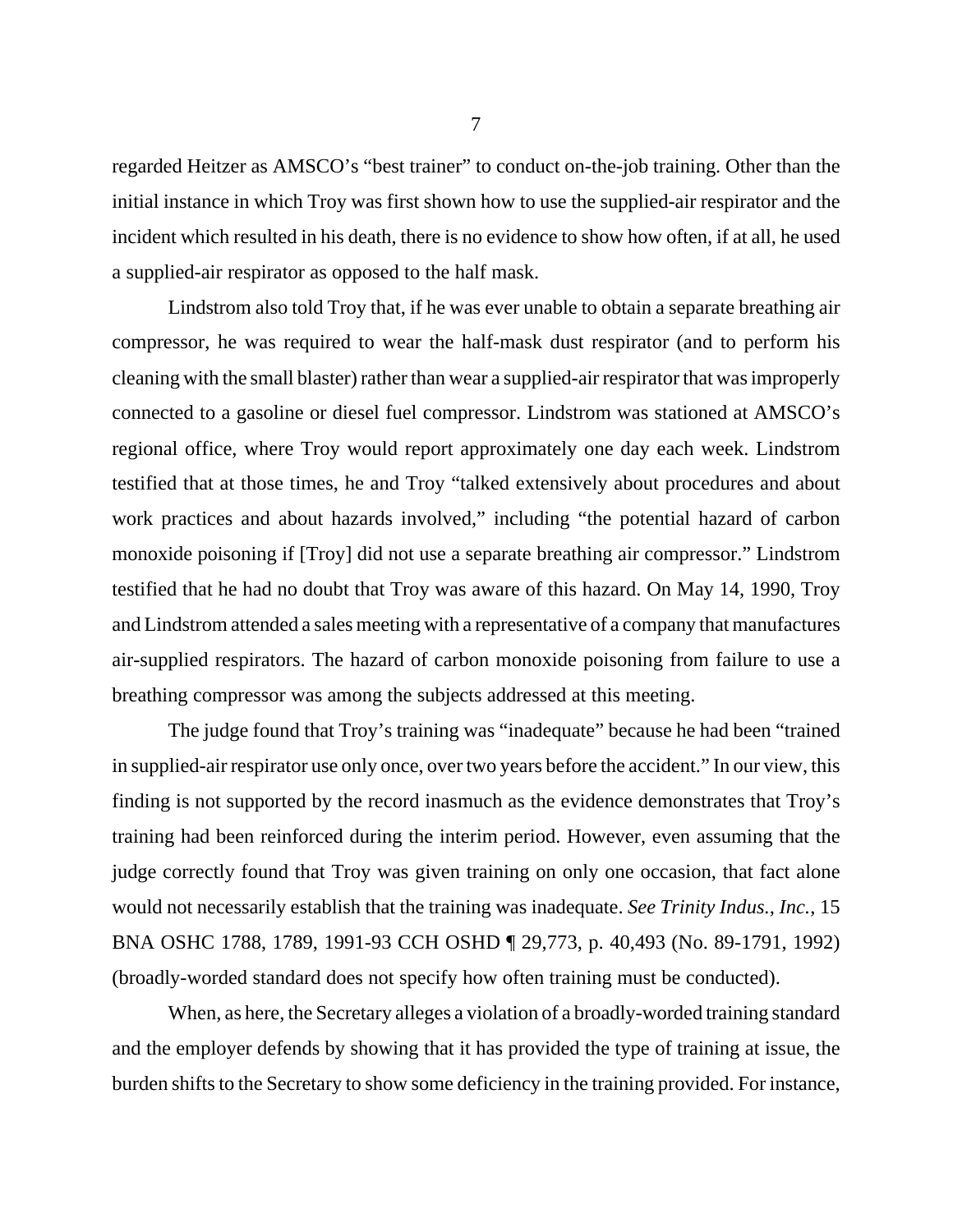in *Atlantic Battery Co.*, 16 BNA OSHC 2131, 2176-77, 1993-95 CCH OSHD ¶ 30,636, p. 42,493 (No. 90-1747, 1994), the Commission vacated a citation alleging a violation of section 1910.1200(h), relating to training on particular hazardous chemicals, where the employer presented evidence that employees had been warned about the relevant hazards and the Secretary's industrial hygienist was unable to specify the basis on which she concluded that the requisite training had not been given. In this case, the Secretary made no effort at the hearing either to rebut the testimony given by Heitzer and Lindstrom or to challenge the adequacy of the training that they described. Indeed, the Secretary presented no evidence to show that Troy lacked the knowledge and expertise necessary for the job.<sup>6</sup> Funk's account of Troy's actions setting up the gasoline compressor shows that Troy understood the prohibition against use of the gasoline compressor as a source of breathing air for his supplied-air respirator. We therefore set aside the judge's finding and vacate item 1 on the ground that the Secretary has failed to prove the alleged violation.

<sup>&</sup>lt;sup>6</sup>Compliance Officer Delaney testified that her opinion that Troy's training was inadequate was based on a description in AMSCO's written respiratory protection plan of one instance in which Troy received on-the-job training on or about October 9, 1989. This training differs from the training Heitzer gave Troy when AMSCO first hired Troy in December 1988, at which time Heitzer instructed Troy in the proper use of an air-supplied respirator to protect against the hazard of carbon monoxide poisoning. The training to which Delaney referred dealt only with use of the half mask dust respirator as protection against silica dust. This training—even if inadequate—has no relevance to the sufficiency of Troy's training with respect to the carbon monoxide hazard presented by improper use of a supplied-air respirator. Moreover, Delaney conceded that she made no attempt to determine what training Troy actually received but rather relied entirely on AMSCO's written program. Accordingly, she was unable to give an opinion as to whether Troy's training regarding the supplied-air respirator was adequate, and, in particular, she did not know whether AMSCO had instructed Troy not to connect the supplied-air respirator to a gasoline compressor.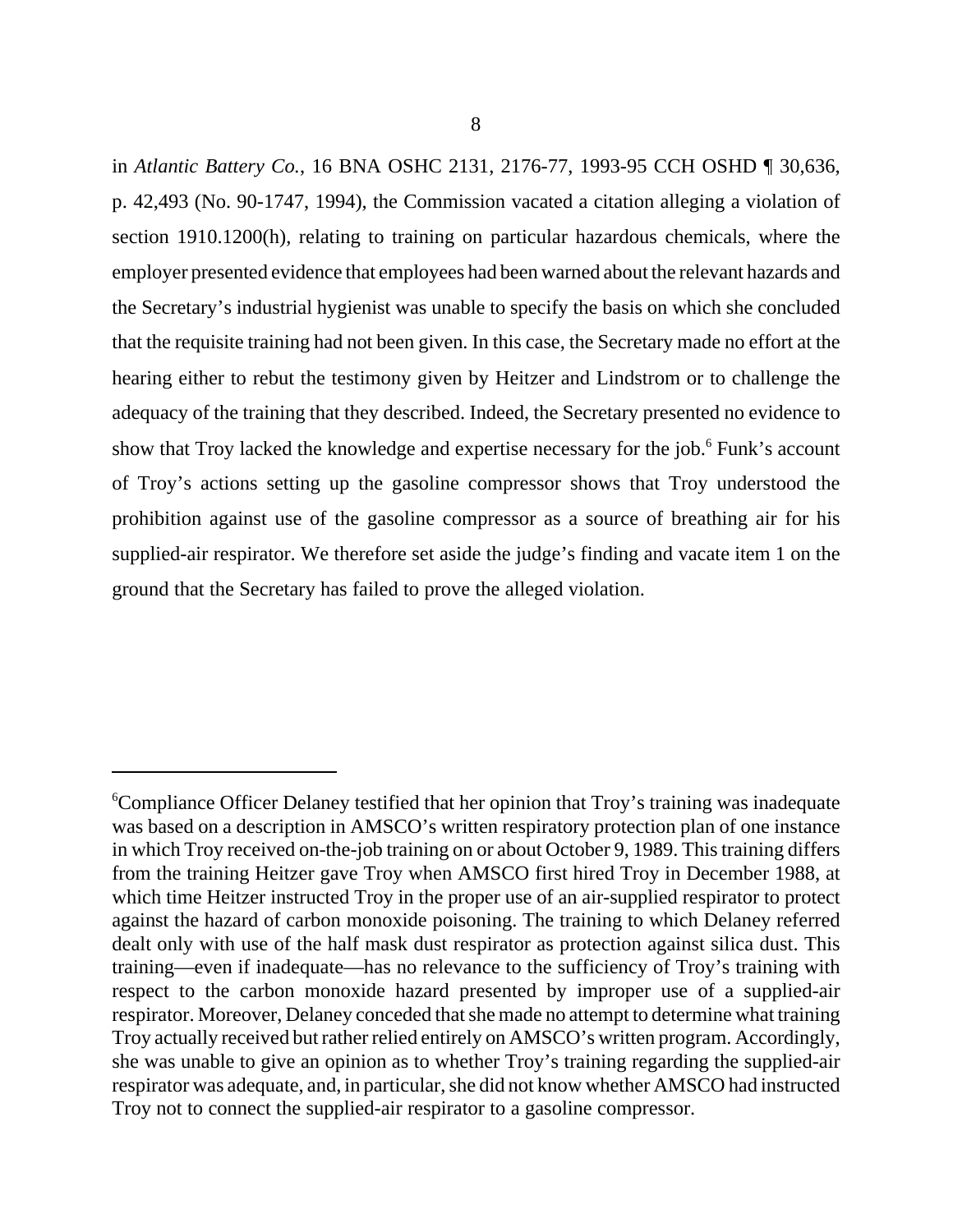#### **II. ITEM TWO**

Item 2 alleges that the air supplied by the gasoline compressor to the supplied-air respirator that Troy was wearing when he was killed was not tested for carbon monoxide levels as required by 29 C.F.R. § 1910.134(d)(2)(ii) and did not meet the specifications for air purity required by section 1910.134(d)(1)(I) or in the alternative section 1910.94(a)(6).<sup>7</sup> AMSCO's noncompliance with the cited standards is undisputed. The record shows that the air contained excessive levels of carbon monoxide, and that AMSCO had not taken either of the required alternative precautions against overexposure to carbon monoxide (frequent testing of the air supply or use of a carbon monoxide monitor with an audio or visual alarm). AMSCO's defense to this item is that the violations were the result of Troy's misconduct. It claims that if Troy had followed the company work rule and attached his supplied-air respirator to a separate electrical breathing air compressor, there would have been no possibility of *any* carbon monoxide contaminating his air supply and no need to take the prescribed precautions against overexposure. Judge LaVecchia rejected the defense based on his finding that Troy's training was inadequate. We agree with the judge that AMSCO failed to establish the elements of the defense but for reasons other than those assigned by the judge.

In order to establish the affirmative defense of unpreventable employee misconduct, an employer is required to prove: (1) that it has established work rules designed to prevent the violation, (2) that it has adequately communicated these rules to its employees, (3) that it has taken steps to discover violations, and (4) that it has effectively enforced the rules

<sup>&</sup>lt;sup>7</sup>Section 1910.134(d)(2)(ii) requires that if an oil-lubricated compressor is used for breathing air, the air must be "frequently" tested for carbon monoxide unless the compressor is equipped with a carbon monoxide alarm. Section 1910.134(d)(1) provides that breathing air must meet the standard for Grade D breathing air "as described in Compressed Gas Association Commodity Specification G-7.1-1966." Section 1910.94(a)(6), which deals with abrasive blasting operations, requires that abrasive blasting respirators must meet the specifications "for air purity set forth in ANSI Z9.2-1960."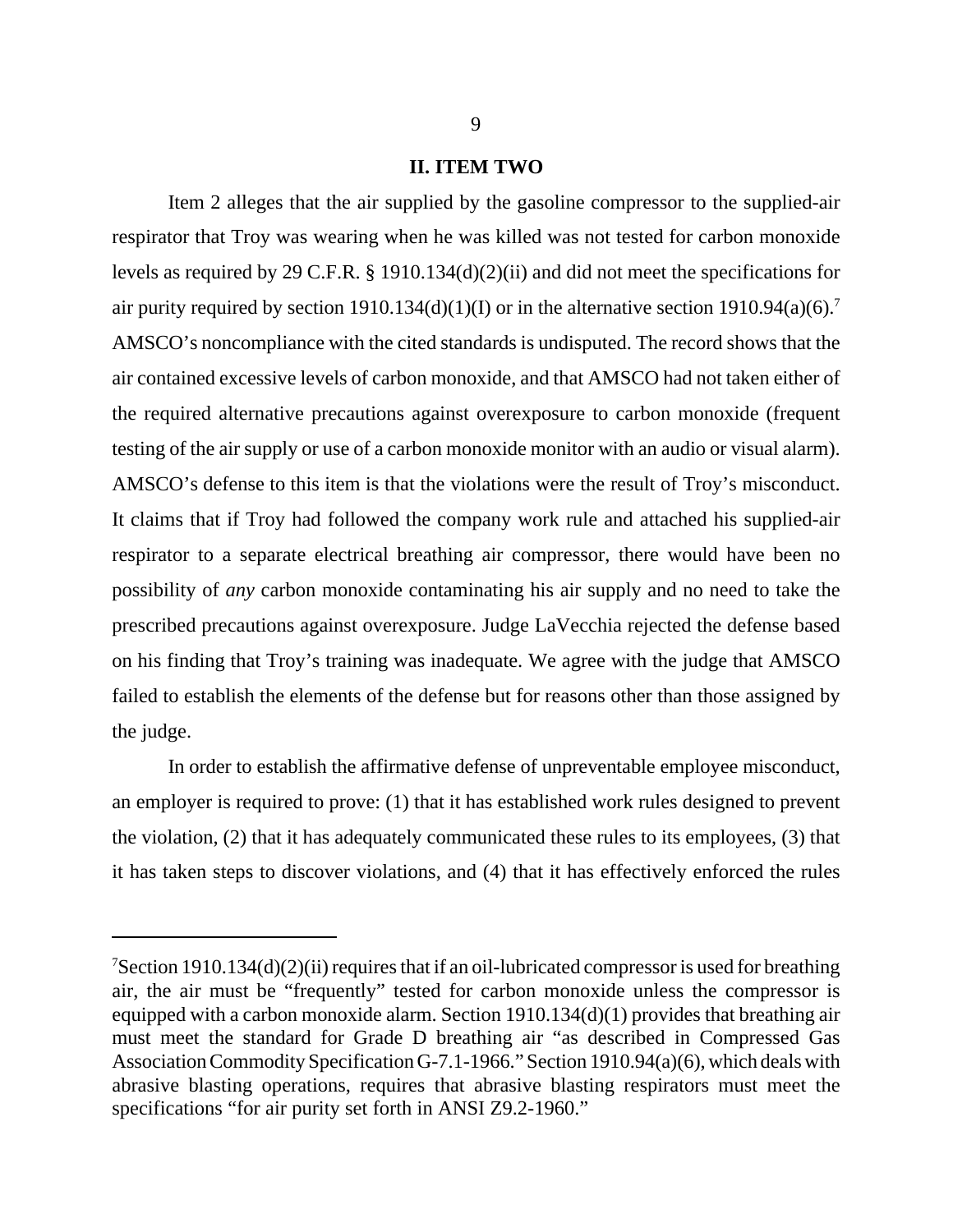when violations are discovered. *E.g.*, *Precast Services, Inc.*, 17 BNA OSHC 1454, 1455, 1995 CCH OSHD ¶ 30,910, p. 43,034 (No.93-2971,1995), *aff'd without published opinion,* 106 F.3d 401 (6th Cir. 1997). For the reasons that follow, we reject AMSCO's unpreventable employee misconduct defense on the ground that it has failed to prove the third element of its defense, *i.e.*, that it took steps to discover violations of the work rule at issue.<sup>8</sup> We therefore need not reach any other elements of the defense, including the element of adequate communication of work rules to employees, *i.e.*, training, on which Judge LaVecchia relied.

Establishing adequate procedures for monitoring employee conduct for compliance with applicable work rules is a critical part of any employer effort to eliminate hazards. It is not enough that an employer has developed an exemplary safety program on paper. Rather, "the proper focus in employee misconduct cases is on the effectiveness of the employer's *implementation* of its safety program . . . ." *Brock v. L.E. Myers Co.*, 818 F.2d 1270, 1277 (6th Cir.), *cert. denied*, 484 U.S. 989 (1987) (emphasis added). Effective program implementation requires "a diligent effort to discover and discourage violations of safety rules by employees." *Paul Betty d/b/a Betty Bros.*, 9 BNA OSHC 1379, 1383, 1981 CCH OSHD ¶ 25,219, pp. 31,151-52 (No. 76-4271, 1981). Therefore, in the absence of evidence that the employer has "attempted to discover violations" of its work rules, we must conclude

<sup>&</sup>lt;sup>8</sup>Although the defense of unpreventable employee misconduct is available to an employer, the Secretary has an initial burden to show that the employer knew or reasonably could have known of the existence of conditions that fail to comply with the standard. *Precast Services*, 17 BNA OSHC at 1456-57, 1995 CCH OSHD at p. 43,035. In this case, however, AMSCO argued only the defense before the judge and did not contest the knowledge element of the Secretary's case. Review was directed only on issues relating to the defense, and AMSCO did not address the element of employer knowledge in its briefs on review. Accordingly, that element is not before us. *GEM Indus., Inc.*, 17 BNA OSHC 1861, 1862 n.4, 1996 CCH OSHD ¶ 31,197, p. 43,686 n.4 (No. 93-1122, 1996), *petition for review filed*, No. 97-3096 (6th Cir. Jan. 31, 1997). *Cf. D.A. Collins Constr. Co. v. Secretary of Labor*, 117 F.2d 691, 694-95 (2d Cir. 1997) (appellate court considers issue of knowledge to be waived where employer fails to raise the issue in its petition for discretionary review before the Commission).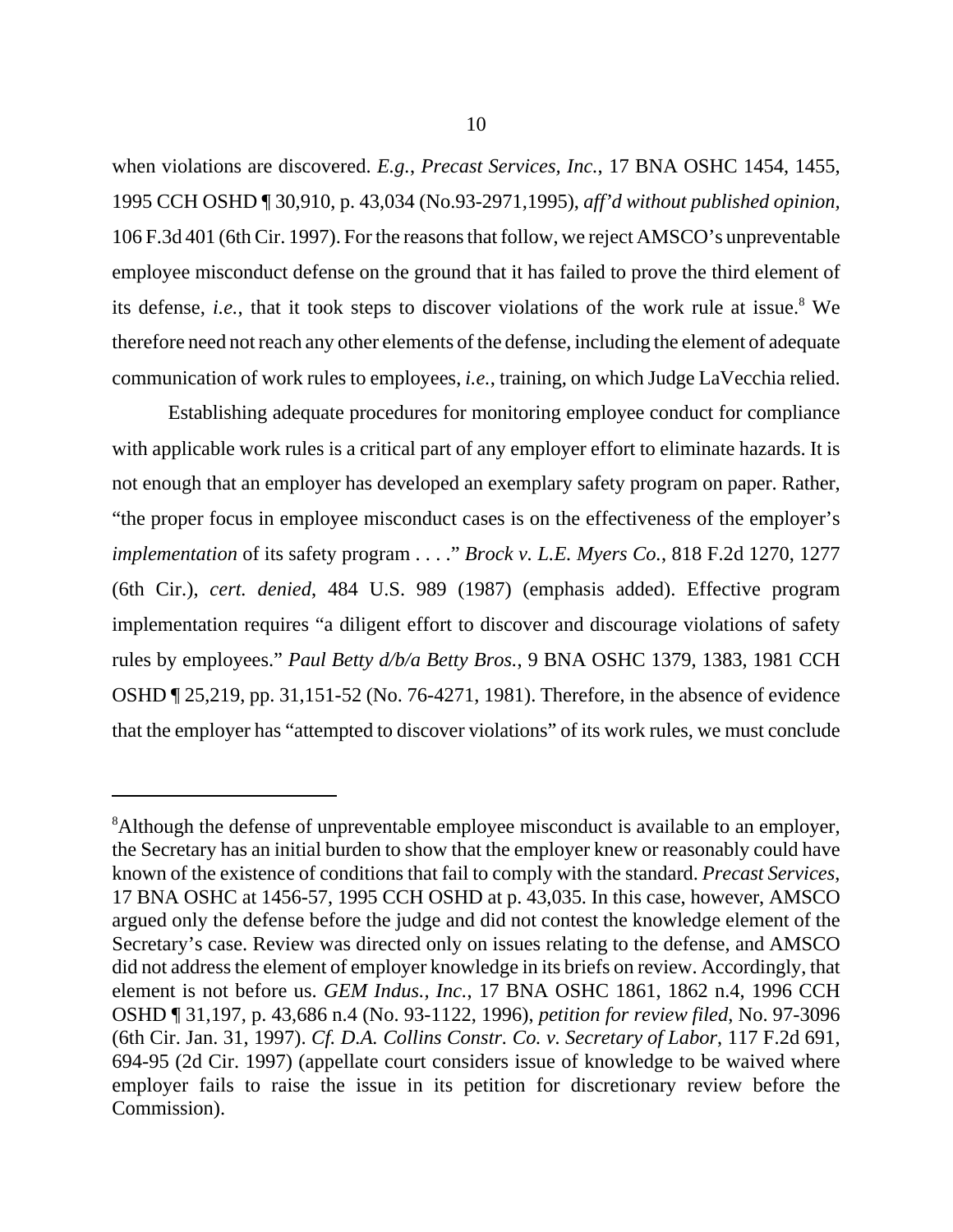that the employer "could not have enforced its work rules effectively." *Tampa Shipyards, Inc.*, 15 BNA OSHC 1533, 1539, 1991-93 CCH OSHD ¶ 29,617, p. 40,101 (No. 86-360, 1992) (consolidated).

We find that AMSCO has failed to prove that it made sufficient efforts to discover violations of its work rules. AMSCO has not demonstrated that Lindstrom used his ongoing discussions with Troy to determine whether Troy was complying with the work rule that is at issue here. While Lindstrom testified that he and Troy had discussed the hazard of carbon monoxide poisoning, there is no evidence that Lindstrom ever questioned Troy to determine how frequently, if at all, Troy used the supplied-air respirator or whether Troy was following proper procedures in setting up the supplied-air respirator on any occasion when he used that respirator in his work.

Lindstrom admitted to Compliance Officer Delaney that he had never accompanied Troy to a worksite, "had never seen or evaluated the respiratory protection program set up by Mr. Troy or used by Mr. Troy," and did not even know whether Troy was using the halfmask dust respirator or the supplied-air respirator in his work. Lindstrom was also unaware "of what type of equipment the employee was using while work was performed" and "of the connections that the employee was or was not making in using a supply of air to the respirator." Lindstrom further told Delaney that he had only observed the setup of the supplied-air respirator once and that observation had been for the purpose of evaluating the system itself rather than Troy's use of the system. In essence, Lindstrom delegated to Troy the authority to decide for himself whether to use the supplied-air respirator or the half-mask dust respirator and, generally speaking, did not even know which respirator Troy had chosen on any particular project.

Because the record does not show any effort by AMSCO to determine whether Troy was complying with its work rule on the proper assembly of the supplied-air respirator, we cannot agree with its contention that the violation was the result of unpreventable employee misconduct. Like the employer in *Austin Bldg. Co. v. OSHRC*, 647 F.2d 1063 (10th Cir.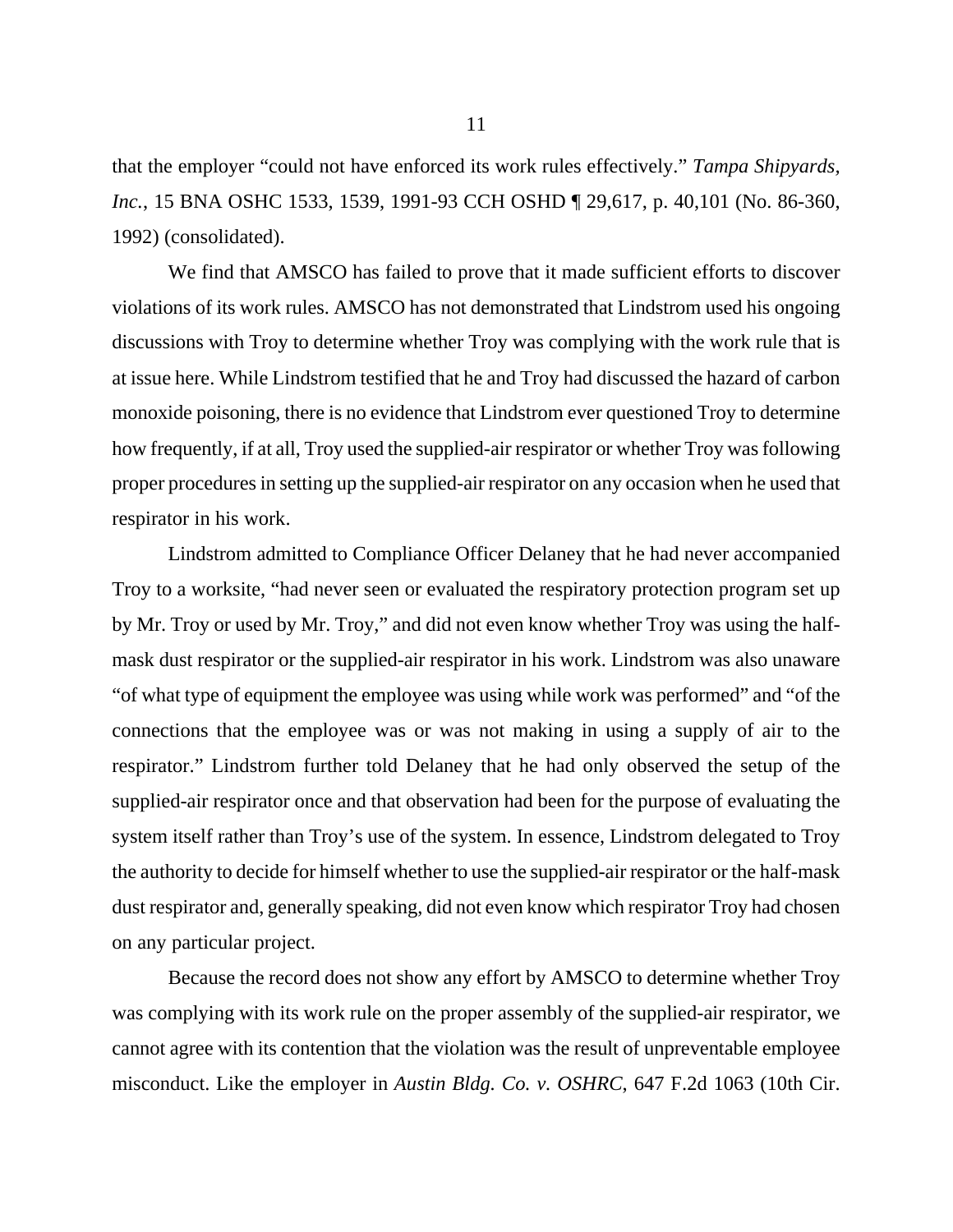1981), AMSCO would have us infer that it "justifiably relied" on its employee to comply with the applicable safety rules and that violations of these safety policies were therefore not preventable. However, we may draw such an inference only when the evidence demonstrates "that the employer effectively communicated *and enforced* safety policies to protect against the hazard . . . ." *Id.*, 647 F.2d at 1068 (emphasis added). The fact that Troy was considered to be an expert in chamber cleaning operations with a known record of safe work performance does not relieve AMSCO of responsibility for affirmatively enforcing its safety rules. *Borton, Inc.*, 10 BNA OSHC 1462, 1466, 1982 CCH OSHD ¶ 25,983, p. 32,599 (No. 77-2115, 1982), *rev'd on other grounds*, 734 F.2d 508 (10th Cir. 1984). As the Commission observed in *Stuttgart Mach. Works*, 9 BNA OSHC 1366, 1369, 1981 CCH OSHD ¶ 25,216, p. 31,142, a favorable safety record "can be [merely] a matter of good fortune rather than an indication of an effectively enforced safety program."

We therefore find that AMSCO failed to prove that it had taken reasonable measures to determine whether Troy was complying with its work rule and thus failed to establish that his noncompliance with the standards was the result of unpreventable employee misconduct.<sup>9</sup>

# **III. ITEM SEVEN**

Item 7 alleges that AMSCO failed to comply with 29 C.F.R. § 1910.134(b)(11) because at the time of the accident Troy was using a respirator that was not "approved" within the meaning of the standard.<sup>10</sup> Compliance Officer Delaney testified that the entire

<sup>&</sup>lt;sup>9</sup>AMSCO presented evidence regarding the suitability of Troy's work operations for random spot inspections by Lindstrom or other supervisors. On review, it argues that such inspections of Troy's workplaces would have been neither feasible nor useful as a means of ensuring Troy's compliance with the work rule in question. We express no opinion on this question. Our decision requires that AMSCO undertake measures to more accurately and more comprehensively inform itself of the manner in which its utility technicians perform their work. It may do so by whatever means it considers reasonable and appropriate in the circumstances.

<sup>&</sup>lt;sup>10</sup>Under section 1910.134(b)(11), one of the requirements for an acceptable respirator (continued...)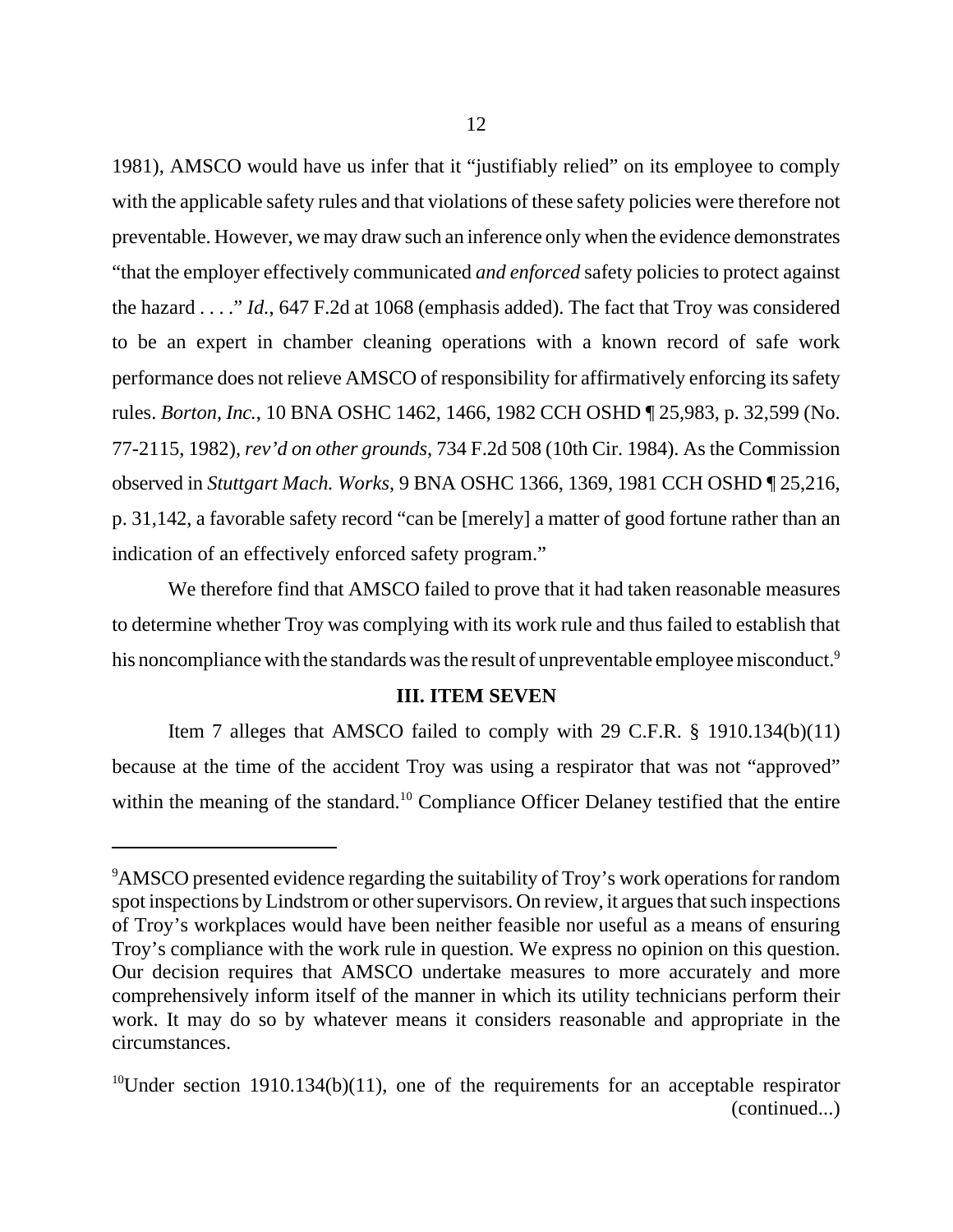"respirator assembly," that is, the respirator together with its air supply and connecting hose, did not meet the specified standards for approval because the air hose was 50 feet longer than the maximum permissible length of  $200$  feet.<sup>11</sup> AMSCO does not dispute that it failed to comply with the standard but argues that the violation is the result of Troy's unpreventable misconduct in failing to adhere to the work rule previously discussed. In AMSCO's view, had Troy acted properly, he would have connected the supplied air respirator he was wearing to an electrical compressor set up in the same room where the chamber blasting took place rather than to a gasoline compressor set up outside the building far from that room. The hose carrying the pressurized air from the compressor to the respirator would therefore have been only 50 feet long, well within the 200-foot maximum. Under those conditions, the respirator assembly would have been "approved" within the meaning of the cited standard and AMSCO would have been in compliance.

For the same reasons we rejected AMSCO's affirmative defense of unpreventable employee misconduct with regard to item 2, we reject it here. Since AMSCO has failed to establish its claims that the violations alleged in items 2 and 7 were unpreventable and because it has raised no other issues concerning these two items, we affirm the judge's decision to the extent it affirms items 2 and 7 and assesses the penalties proposed for those items.

 $10$ (...continued)

program, respirators must be "selected from among those jointly approved by the Mine Safety and Health Administration and the National Institute for Occupational Safety and Health . . . ."

 $11$ The compliance officer further testified that the respirator assembly also could not be considered approved because it had a defective air pressure gauge on the air line filter. However, in her review brief, the Secretary distinguishes between items 4 and 7 on the ground that item 7 deals with the improper *selection* of respirator components, while item 4 deals with AMSCO's failure to maintain *properly-selected* respirator components in their original condition. The brief implicitly acknowledges that the defective pressure gauge was incorrectly cited as a basis for item 7.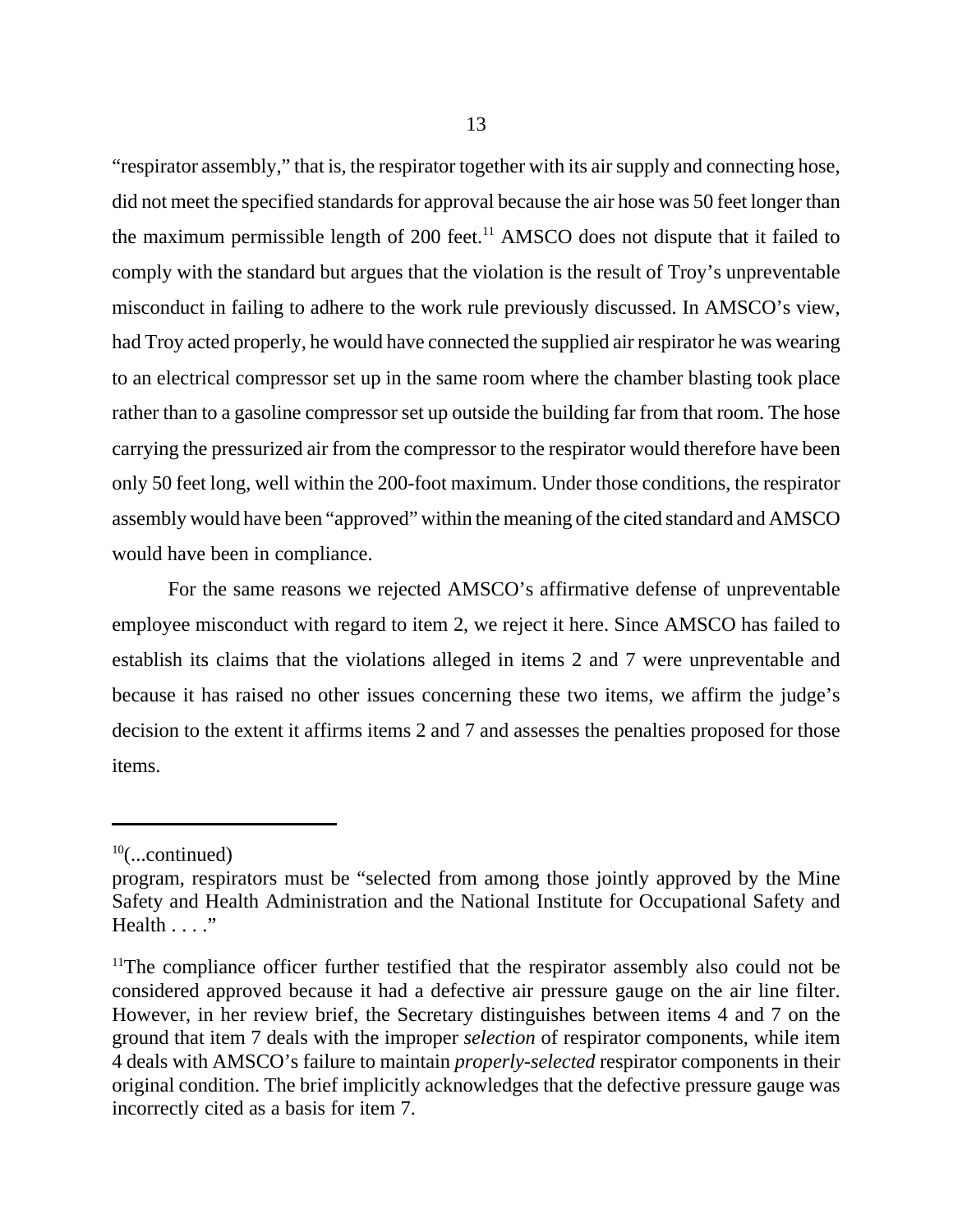# **IV. ITEMS NINE AND TEN**

These two items allege violations of the hazard communication standard ("HCS") for AMSCO's failure to require respectively (a) maintenance of a list of hazardous chemicals as part of the employer's written safety program and (b) the providing of hazard information and training to employees who are exposed to such chemicals.<sup>12</sup> Judge LaVecchia found that gasoline and diesel fuel were hazardous materials required to be listed and that Troy was not properly trained in the hazards presented by them.<sup>13</sup> AMSCO defends against both charges on the ground that the gasoline and diesel fuel used by Troy were excluded from coverage under the HCS pursuant to the terms of the HCS "consumer product exemption."<sup>14</sup> It claims that, while Troy "occasionally purchased and used small quantities of gasoline and diesel fuel for the compressor to run the blaster," his exposure was no greater than that of "a homeowner who purchases five gallons of gasoline to run his lawnmower."

<sup>&</sup>lt;sup>12</sup>29 C.F.R. § 1910.1200(e)(1) requires an employer to "develop, implement, and maintain" a written hazard communication program including a "list of the hazardous chemicals known to be present." Section 1910.1200(h) requires that employees be given "effective information and training on hazardous chemicals in their work area."

<sup>&</sup>lt;sup>13</sup>The Secretary also alleged that AMSCO violated the HCS with respect to the blasting beads and to a metal primer allegedly used by Troy. In her review brief, the Secretary states that she no longer relies on these substances as a basis for the alleged violations of the HCS.

<sup>&</sup>lt;sup>14</sup>At the time this case arose, 29 C.F.R. § 1910.1200(b)(6)(vii) provided that the HCS does not apply to the following:

Any consumer product or hazardous substance . . . where the employer can demonstrate it is used in the workplace in the same manner as normal consumer use, and which use results in a duration and frequency of exposure which is not greater than exposures experienced by consumers[.]

Subsequent to the inspection and citation at issue, the Secretary amended this exception, and it is now codified at 29 C.F.R. § 1910.1200(b)(6)(ix). 59 Fed. Reg. 6153, 6170 (1994). Although the parties refer to the amended provision in their briefs, our analysis and conclusion would be the same under either version of the exception.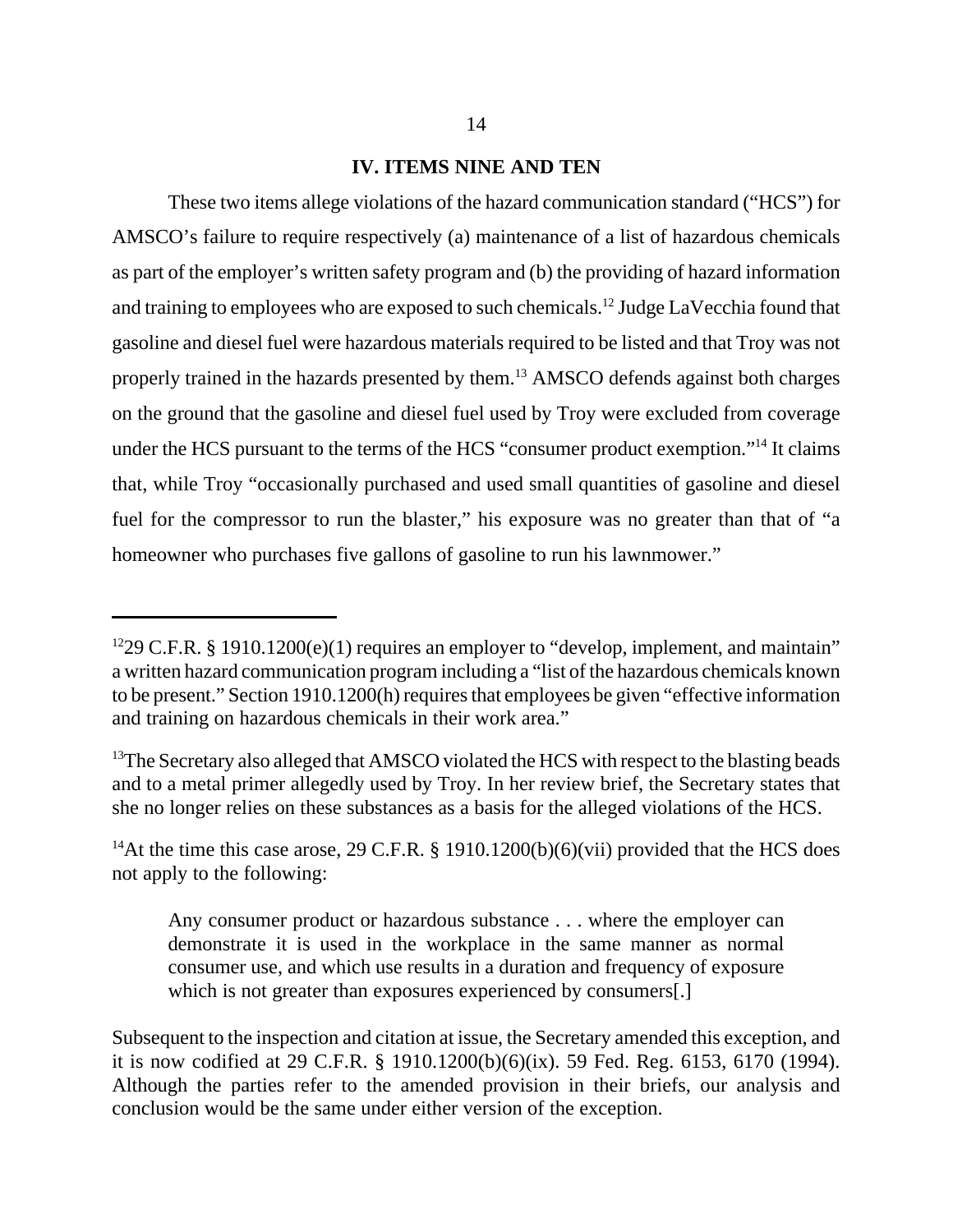15

An employer makes out the consumer product exemption to the HCS by showing that the product is used in the same manner in the workplace as it is used in normal consumer use and that the exposure to the hazard is comparable to that of a typical consumer. *See Safeway Store No. 914*, 16 BNA OSHC 1504, 1510-11, 1991-93 CCH OSHD ¶ 30,300 (No. 91-373, 1993). It may well be that Troy's exposure to the carbon monoxide hazard created by those products would have been no greater than the exposure of a homeowner operating a gasolinepowered lawnmower *if* Troy had complied with AMSCO's work rule and used the gasoline compressor only to supply air to the blasting unit and not to the supplied-air respirator. However, the consequences of noncompliance with that work rule could be and were fatal. These circumstances are far removed from those of a homeowner using a lawnmower. We therefore do not accept AMSCO's analogy. The fact that AMSCO adopted a work rule designed to prevent overexposure to carbon monoxide during the chamber cleaning operations and then warned its utility technician of the possible consequences of noncompliance with that work rule establishes that AMSCO realized that the hazard posed by such operations was not comparable to a homeowner's use of a gasoline-powered mower.

We therefore conclude that the judge properly affirmed item 9 since it is undisputed that AMSCO's master list of hazardous chemicals did not include gasoline and diesel fuel. We conclude that the merits of item 10 are not before us, and we affirm that item, because the only issue AMSCO argues with respect to item 10 is the consumer product exception.<sup>15</sup>

<sup>&</sup>lt;sup>15</sup>AMSCO has not argued in its briefs to us that it provided the requisite training and instruction even though it raised that issue in its petition for review and we accordingly included the merits of item 10 in our briefing order. Under Commission precedent, an issue raised in a petition for review or direction for review but not addressed in the party's brief is treated as abandoned. *StanBest, Inc.*, 11 BNA OSHC 1222, 1224 n.4, 1983-84 CCH OSHD ¶ 26,455, p. 33,618 n.4 (No. 76-4355, 1983); *See Bay State Ref. Co.*, 15 BNA OSHC 1471, 1475, 1991-93 CCH OSHD ¶ 29,579, p. 40,025 (No. 88-1731, 1992) (issue raised before judge and included in briefing notice but not addressed in the party's brief is (continued...)